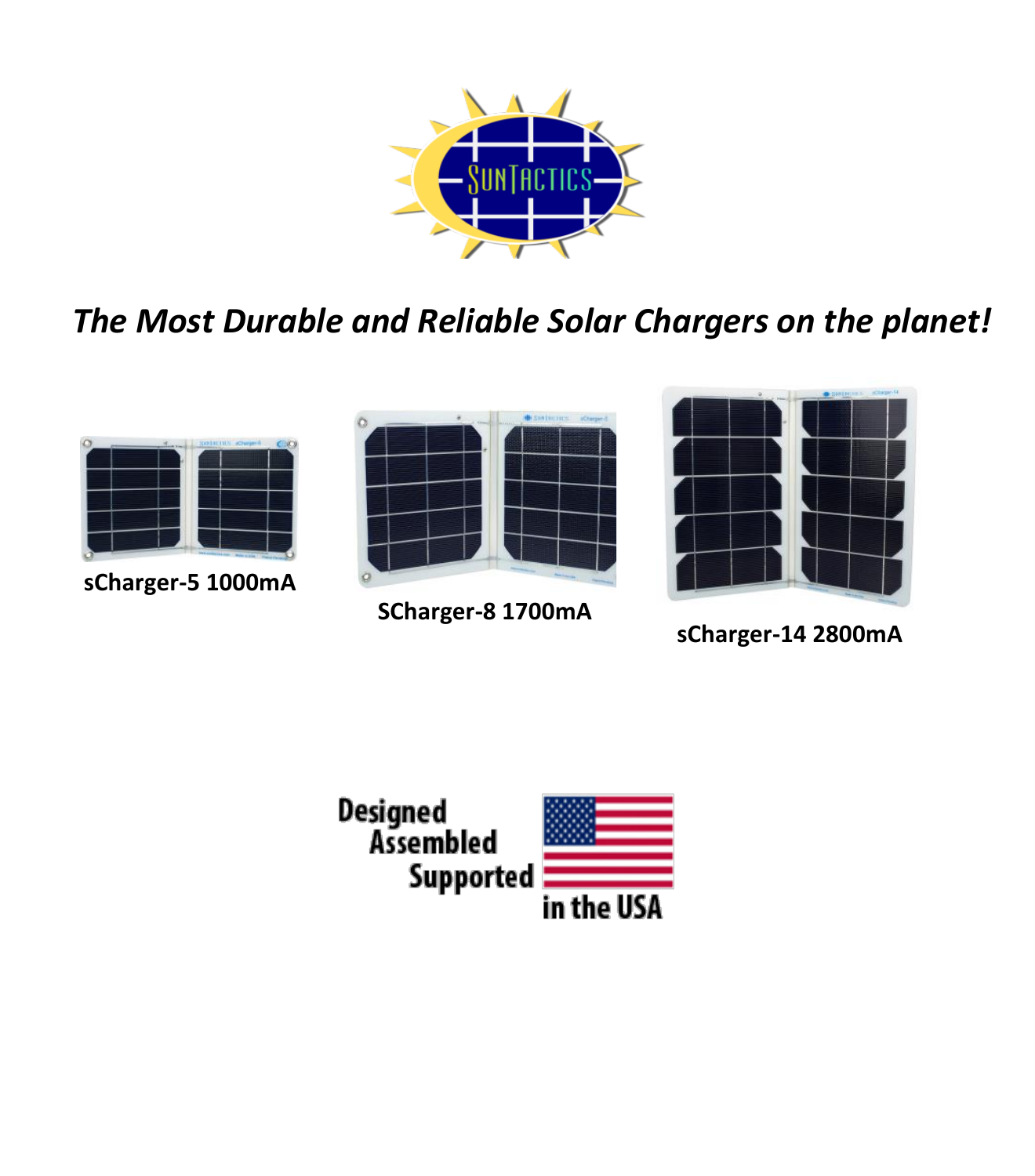## **Introduction**

Suntactics sCharger solar chargers are capable of solar charging USB rechargeable devices directly from the sun without internal batteries. With proper use and care, your sCharger will provide many years of service.

# **Getting Started**

Unfold the sCharger and place it in the sun with solar cells facing up. The box on the back has a female USB connector and LED indicator. The indicator should light up when the solar panel sees light. It will light up even in the slightest sunlight. **In order to get maximum power, the panel should be in full sunlight**. Simply plug your USB device into the USB socket using your existing USB charge cable and start solar charging!

# **Do's**

- Solar charge when the sun is out
- Use a good charge cable
- Keep phone cool. Place the phone in shade
- Tell everyone about Suntactics solar chargers!

# **Don't's**

- Don't solar charge phones walking under trees. Use a power bank
- Don't place phone under solar panel. Too much heat
- Avoid shading panel when connecting a phone
- Don't expect good solar energy behind windows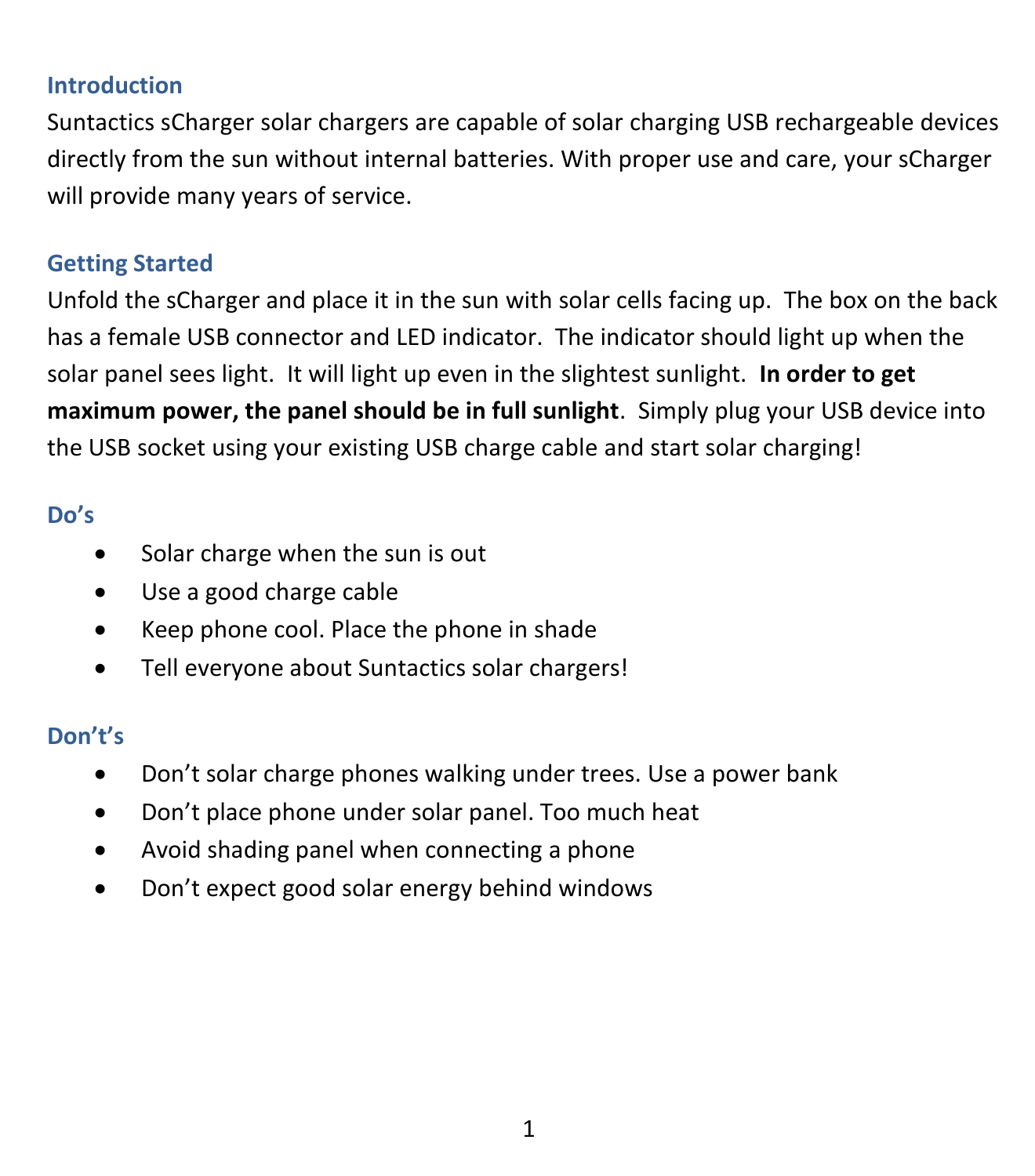# **Auto-Retry (Auto-Recovery)**

All three Suntactics includes Auto-Retry. The S8 and S14 includes a manual solid power port.

What auto-retry does is reset the charge connection between the phone and the solar charger periodically every minute or so. It virtually disconnects the phone and reconnects it so you don't have to.

Auto retry is most effective only if the solar charger is stationary. It is not effective if you are mobile or walking around under trees and shadows.

With solar, there will be power fluctuations. Some phones will give up charging if there is a power fluctuation and will not restart even if the power comes back. Auto-retry will attempt to reset the connection so the phone continues to charge. Example: The solar panel is stationary and facing the sun and then a cloud or person blocks sun on the panel. When the sun reappears, the phone may not continue to charge. After a minute or so the auto retry will reset the connection and the phone will continue to charge. You will hear the phone beep which is normal.

Take note, if you expect no sun for a long while (i.e. complete overcast) stop solar charging and try again when the sun is out.

# **The Manual Port (S8 and S14 solar chargers)**

The manual port is a solid source of power. It will not do a retry if the sun is interrupted. So, when using the manual port and you suspect intermittent shadows, your phone may stop charging and not restart. The manual port, however, can be useful for non-display devices such as USB batteries and other devices that do not have screens. We found that offering the two options, both manual and auto-retry, provides much flexibility with different portable USB devices. Once you start solar experimenting, you will most likely be very happy with this flexibility.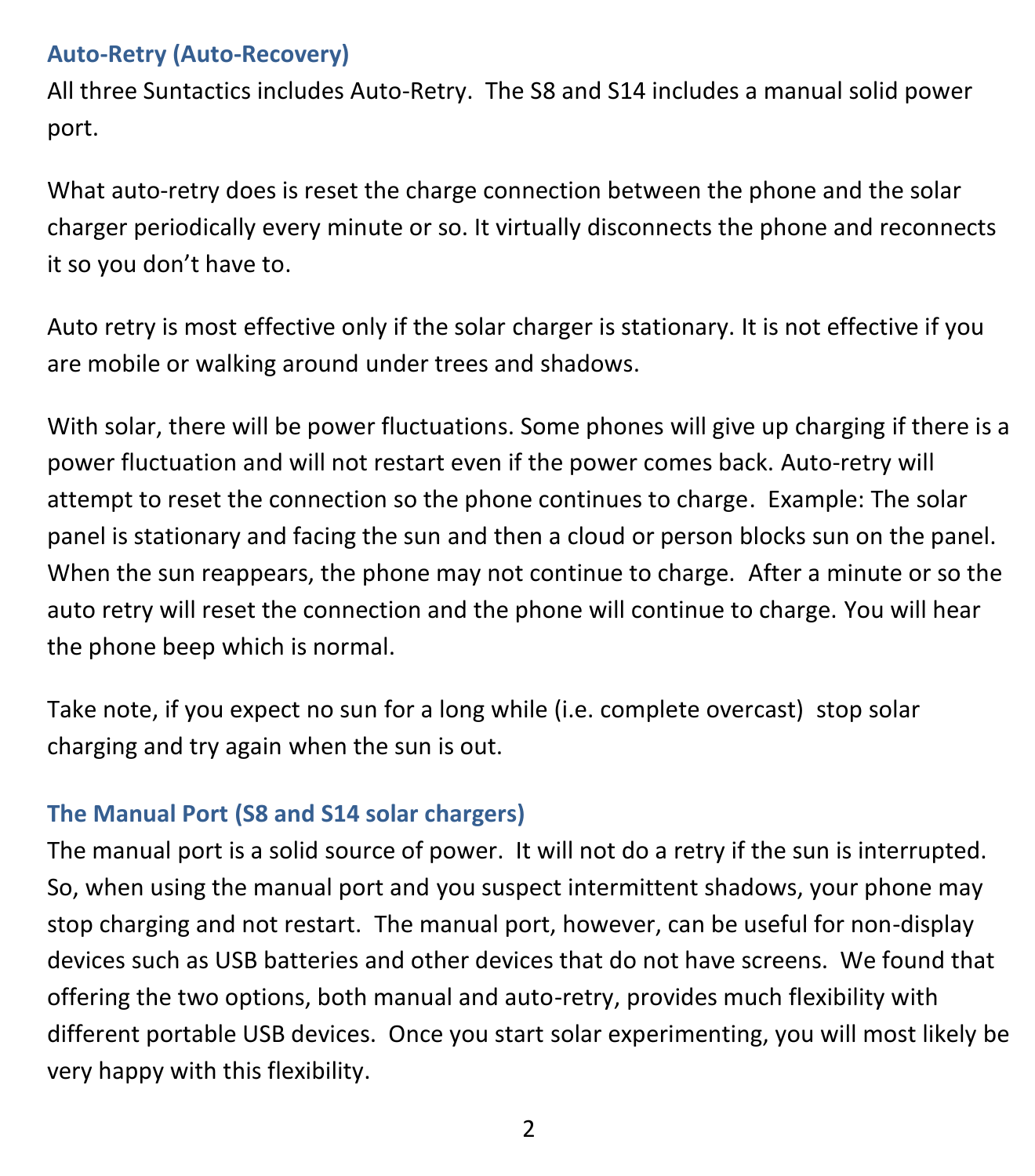## **Mounting to a Backpack**

Avoid moving constantly under shadows and trees. Smartphones require constant energy to charge. When the solar charger is not providing enough power, the phone can get confused, cause the screen to toggle on and off and may drain the battery. *We recommend that the solar charger is in the sun at least 80% of the time when moving.* 

We highly recommend "opportunity charging" verses backpack mounting. Example: Solar charge when you take a rest. sChargers are very powerful when the sun shines on them You should be quite surprised how quickly your phone will top off in such a short amount of time.

## **Use a backup battery**

USB power bank batteries are less finicky than phones. They can charge at lower solar power levels. However, if you are mostly in shade conditions, it will take time to charge.

## **Cleaning and Caring for your sCharger**

Suntactics sChargers are very rugged and can handle a lot of abuse. We just ask to take care and not fold the panel backwards stressing the USB box and hinge. Fold with the panel in the natural direction where the solar cells meet.



If you find dust on the panels, you can simply wipe them off using a soft cloth with a non abrasive spray cleaner or just clean water.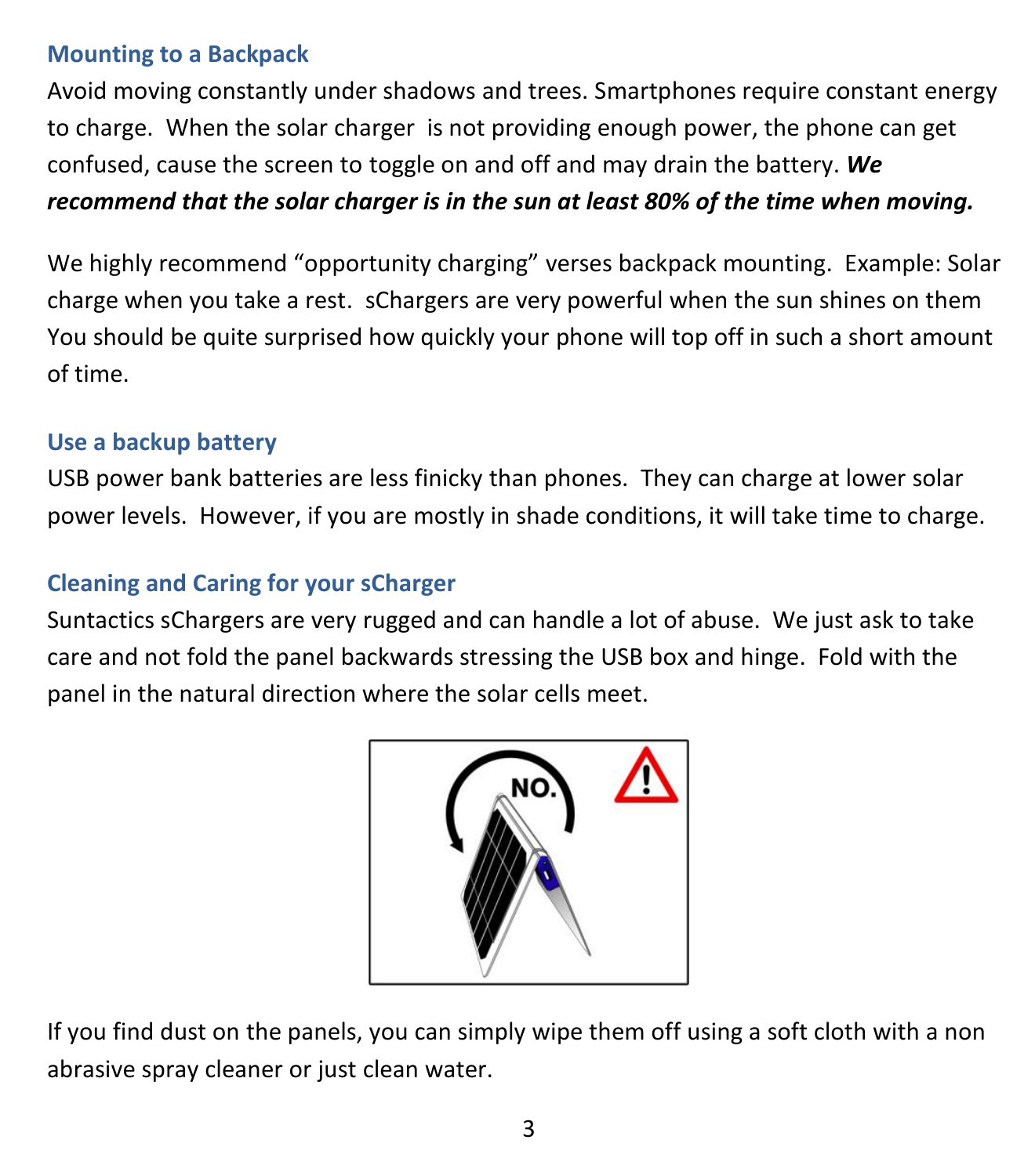### **Water Resistance**

sChargers are very water resistant. If your charger falls in water, shake the water out of the USB box. If condensation collects in the USB box, place the sCharger with USB port is facing up. Eventually it will dry. You can also use a hair dryer to dry.

# **Common Solar Charging Problems**

- Solar panels in do not produce power unless they see the sun
- Avoid shade while plugging into solar charger
- Keep phone cool. Place in shade while solar charging
- Don't place the phone under the solar charger. The heat from the panel can transfer to it
- Efficient windows block sunlight. The S8 and S14 may work behind glass in good conditions
- Phone error messages are caused by solar interruptions. No harm will incur
- Observe charge indicator on phone, charge indication shows when charge is working
- Phone may discharge in low light conditions
- Beeping sounds are normal. Auto-Retry port does this
- If phone battery is depleted, it may take some time to come alive with solar

# **Charge Rates**

There are very many variables and many USB type devices. We like to say that our solar chargers can charge the same rate as the wall charger. But it depends on the brightness of the sun. For the most part, the typical phone should charge very close to what a wall charger can do.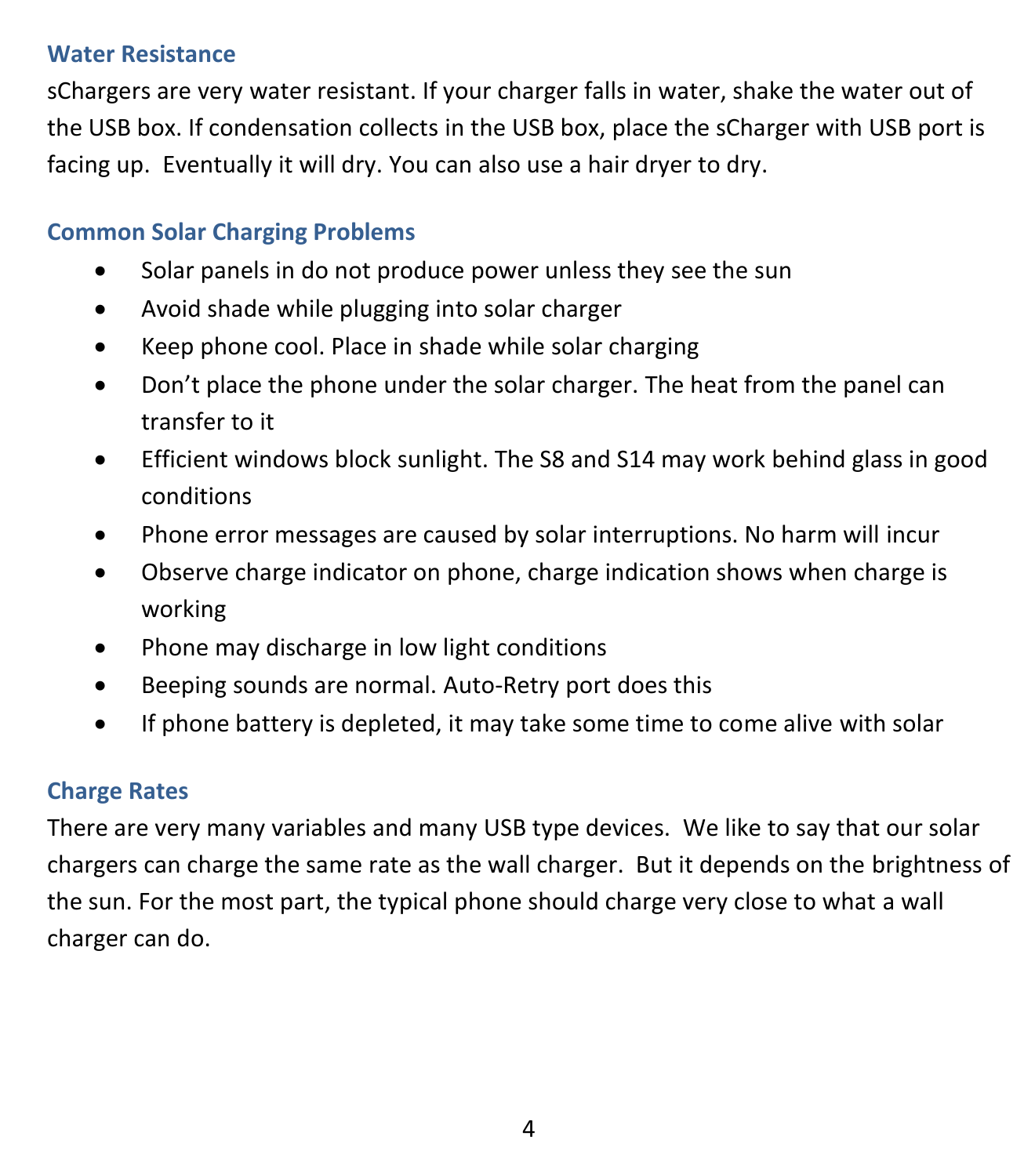# **Specifications**

| Item                               | S <sub>5</sub>                                                           | S8                                 | <b>S14</b>                      |
|------------------------------------|--------------------------------------------------------------------------|------------------------------------|---------------------------------|
| Connector Type                     | USB Type "A"                                                             | USB Type "A" (two ports)           | USB Type "A" (two ports)        |
| Output Voltage (USB)               | 5.0 Volts                                                                |                                    |                                 |
| Output Current (USB)               | 1.1A (1100mA)                                                            | 1.7A (1700mA)                      | 2.8A 2800mA                     |
| <b>Output Power</b>                | 6 watts                                                                  | 8 Watts                            | 14 Watts                        |
| Temperature                        | Optimum <110F Max 160F/71C                                               |                                    |                                 |
| Indicator                          | <b>Bright LEDs</b>                                                       |                                    |                                 |
| Dimensions (open)                  | 6-1/8" x 11.5" / 15.5 x 29.2<br>cm                                       | 7.75" x 14.5" (19.6cm<br>36cm)     | 11.5" x 14.5" (29cmx<br>36.5cm) |
| Dimensions (closed)                | $6-1/8$ " x 5-3/4" / 15.5 x<br>14.6 cm                                   | $7.75''$ x<br>7.25"(19.6cmx18.4cm) | 11.75" x 7.25" (30cm x<br>18cm) |
| Weight                             | $~7$ oz / 200g                                                           | 13oz / 395g                        | 20oz/566g                       |
| Weather and corrosion<br>resistant | Water resistant tested to 40 feet. Salt and corrosion tested. IP7 rated. |                                    |                                 |

### **Limited Warranty**

#### **Warranty Period**

The warranty period for SUNTACTICS portable solar chargers (whether purchased from the website or any authorized dealers such as; Amazon, Ebay or certified distribution channels listed on the dealers page) is five (5) years limited from the date of January 1st, 2014 (01/01/2014), all purchases before January 1st, 2014 are guaranteed only two (2) years of warranty from the date of purchase. A full 2 year warranty is guaranteed for any solar charger from the date of purchase (proof of purchase required), however to receive a 5 year warranty the consumer must fill out the warranty registration form within 30-days from the date of purchase, after 30-days registration for a 5-year warranty becomes invalid and will only be guaranteed two (2) years of warranty from the date of purchase.

#### **Limited 5-Year Warranty**

The 5 year warranty is limited. Coverage of replacement is 75% of the original cost at 3 years, 50% of the original cost at 4 years and 25% of the original cost at 5 years. For example if you spent \$100 for a solar charger and you are within the 2-3 year timeframe, Suntactics will cover 75% of the original purchase price(or \$75), 3-4 year 50% and 4-5 year 25%.

#### **Exclusions**

SUNTACTICS' warranties do not apply to a product that is abused, misused, modified, physically damaged, or used for anything other than normal use as noted in a SUNTACTICS product manual.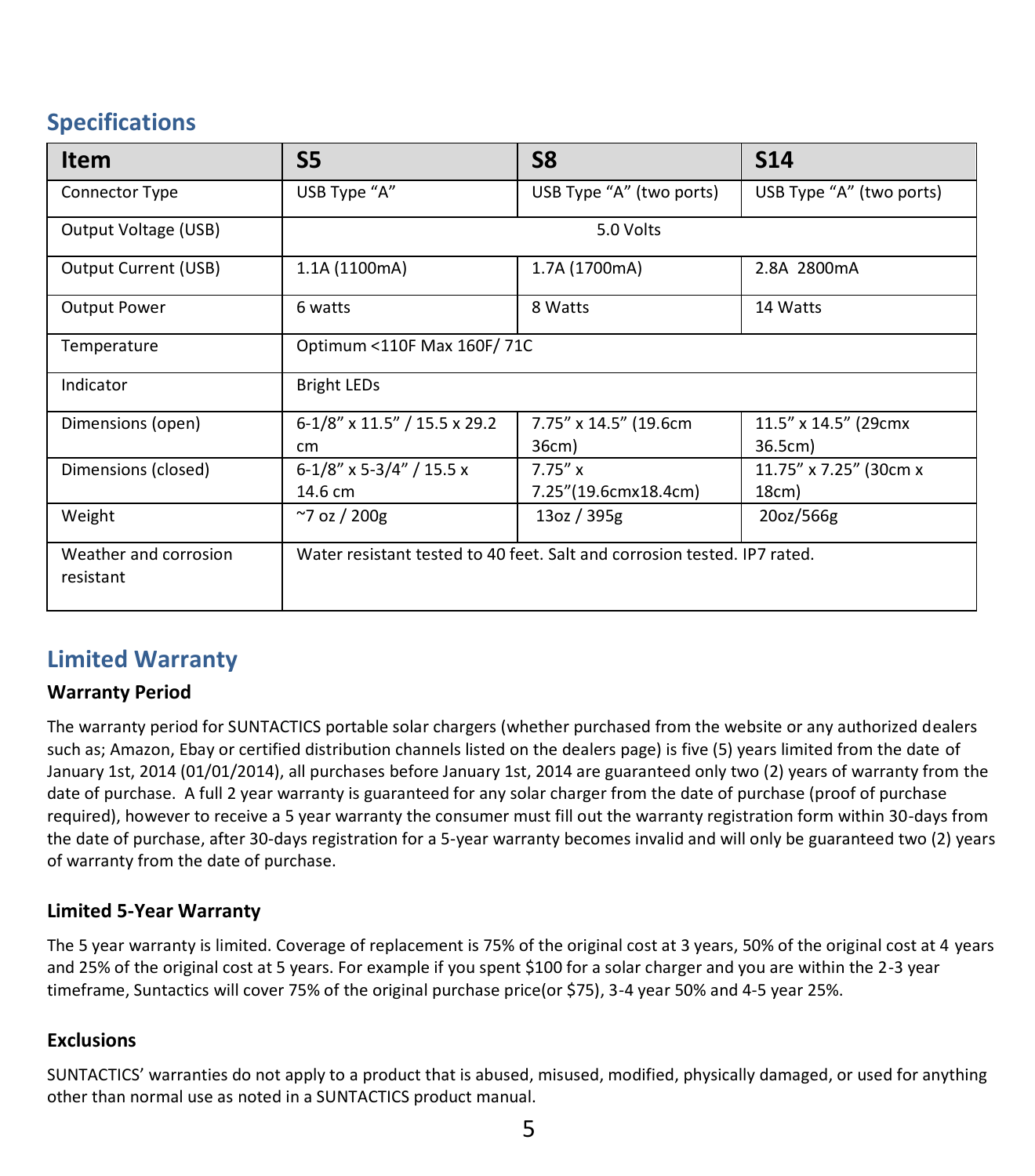#### **Warranty Limited to Original Purchaser**

The warranty on SUNTACTICS' products is limited to the original buyer/consumer/purchaser and is non-transferable. Original proof of purchase must be under the name of the consumer who requests a warranty replacement.

#### **How to Receive 5-Year Warranty**

To obtain the 5-year warranty, the consumer must either (i) sign registration form card or register online: www.suntactics.com/warranty-registration/ (ii) call customer service: 888-308-4786, (iii) or email info@suntactics.com within 30 days from the date of purchase to receive the 5-year warranty. Consumer must have original proof of purchase / order number from Amazon, Ebay, or Suntactics.com. The consumer will receive a PDF document via e-mail a 5-year warranty receipt that is proof of registry of a SUNTACTICS portable solar product.

#### How to Claim a Warranty

To claim a standard warranty, the consumer must contact customer service via telephone: 888-308-4786, or via email at [info@suntactics.com,](mailto:info@suntactics.com) for 5 year warranty applicants they will be asked for a order number, once approved they will be then asked to send to the following address: Suntactics ATTN: EXCHANGE DEPT. 1430 Koll Circle Ste. 107 San Jose, CA, 95112

Note: Do not send unless you have called and requested, and approved by SUNTACTICS.

Note: We may ask for an additional fee for shipping and handling.

## **Warranty Registration**

# **REGISTER FOR A 5-YEAR WARRANTY**

All Suntactics products come with a default 2-year limited warranty (from date of purchase), but in order to secure an extended 5-year limited warranty, you must fill out this online form:

--------------

# go to: suntactics.com/warranty-registration/

Fill out all requested details, and if anything happens to your Suntactics solar product within 5-years from the date of purchase, send it back to us, and we will send you a brand new one. Make sure to read the Terms and Conditions carefully before requesting an exchange.